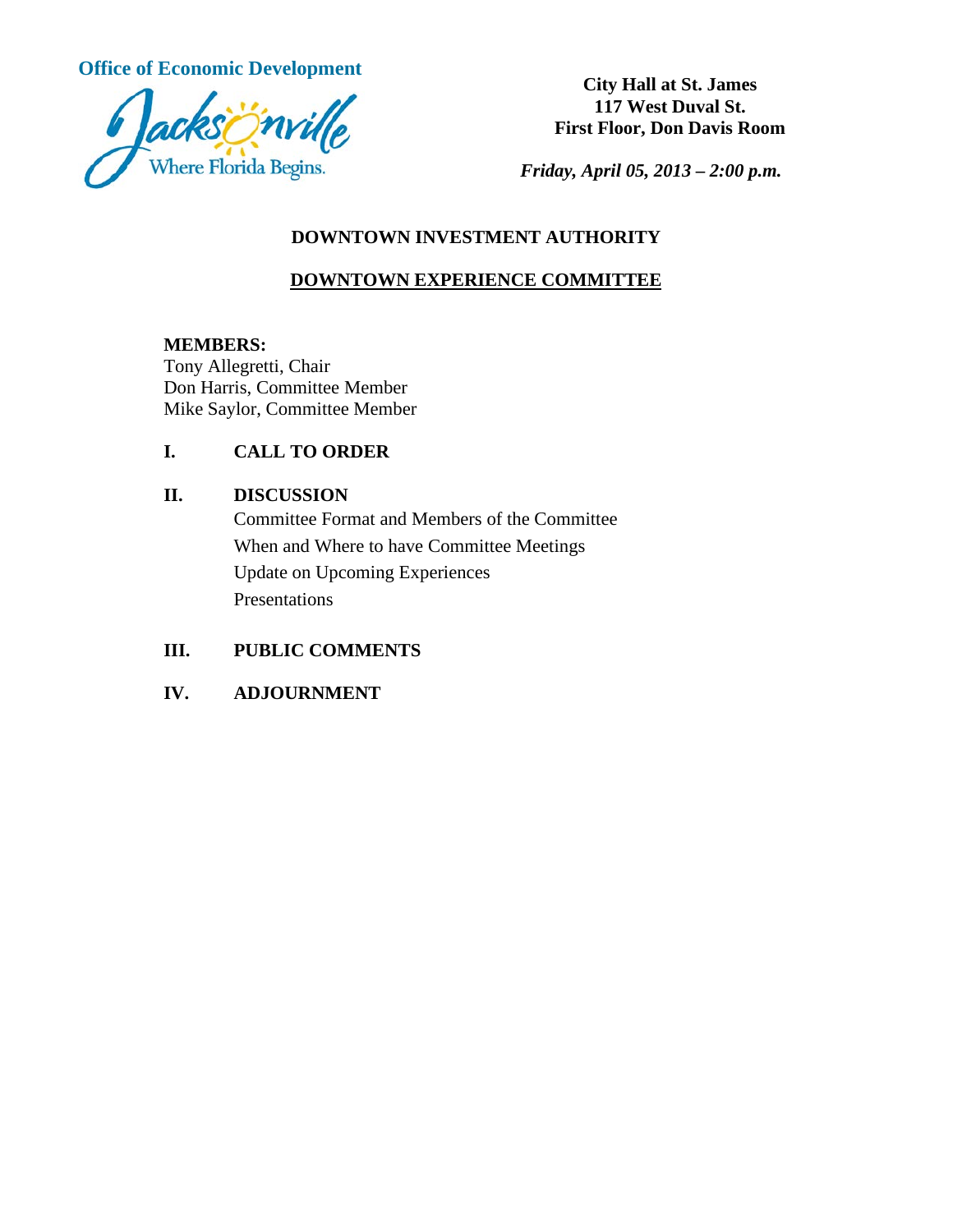## **DOWNTOWN INVESTMENT AUTHORITY**

**City Hall at St. James 117 West Duval St., 1st Floor Lynwood Roberts Room**

*Friday, April 4, 2013 – 2:00 p.m.*

## *MEETING MINUTES*

Oliver Barakat, Chairman Paul Perez, Board Member James Bailey, Vice-Chairman Robert Clements, Board Member Kay Harper Williams, Secretary Michael Saylor, Board Member Antonio "Tony" Allegretti, Board Member Donald Harris, Board Member

**DIA Members:** Melody S. Bishop, Board Member

#### **DIA Downtown Experience Committee:**

Tony Allegretti, Chair Don Harris, Committee Member Mike Saylor, Committee Member

**Board Members Present:** T. Allegretti, D. Harris, M. Saylor and J. Bailey

**Office of General Counsel:** Jason Gabriel

**Attendees:** Paul Crawford, OED Deputy Director, Eric Lindstrom, DIA Staff Liaison, and Michelle Stephens, Recording Secretary

### **I. CALL TO ORDER**

Board member Allegretti, Chair of the DIA Downtown Experience Committee called the meeting to order at approximately 2:04 p.m.

### **II. DISCUSSION ITEMS**

- Suggested that the Experience Committee meet on the first Friday of the month
- Encourage and engage public involvement with the Experience Committee
- Board member Allegretti asked if there was a policy regarding creating a Facebook event page for the purpose of advertising the Experience Committee Meetings. Mr. Gabriel responded that he would need to look into it and commented that while there is no prohibition we would want to review what the media policies are to be sure. He added that whatever is set up we need to make sure that it is in conjunction with a means of retention to meet public records laws. He added that it is fine to post things, but cautioned avoiding any discussion between DIA members that may be on there.

Board Member Allegretti provided an update on recent and upcoming events.

Art Walk: Wed., April  $3^{rd}$  – Was well attended and included a press conference with the Mayor regarding the upcoming One Spark festival.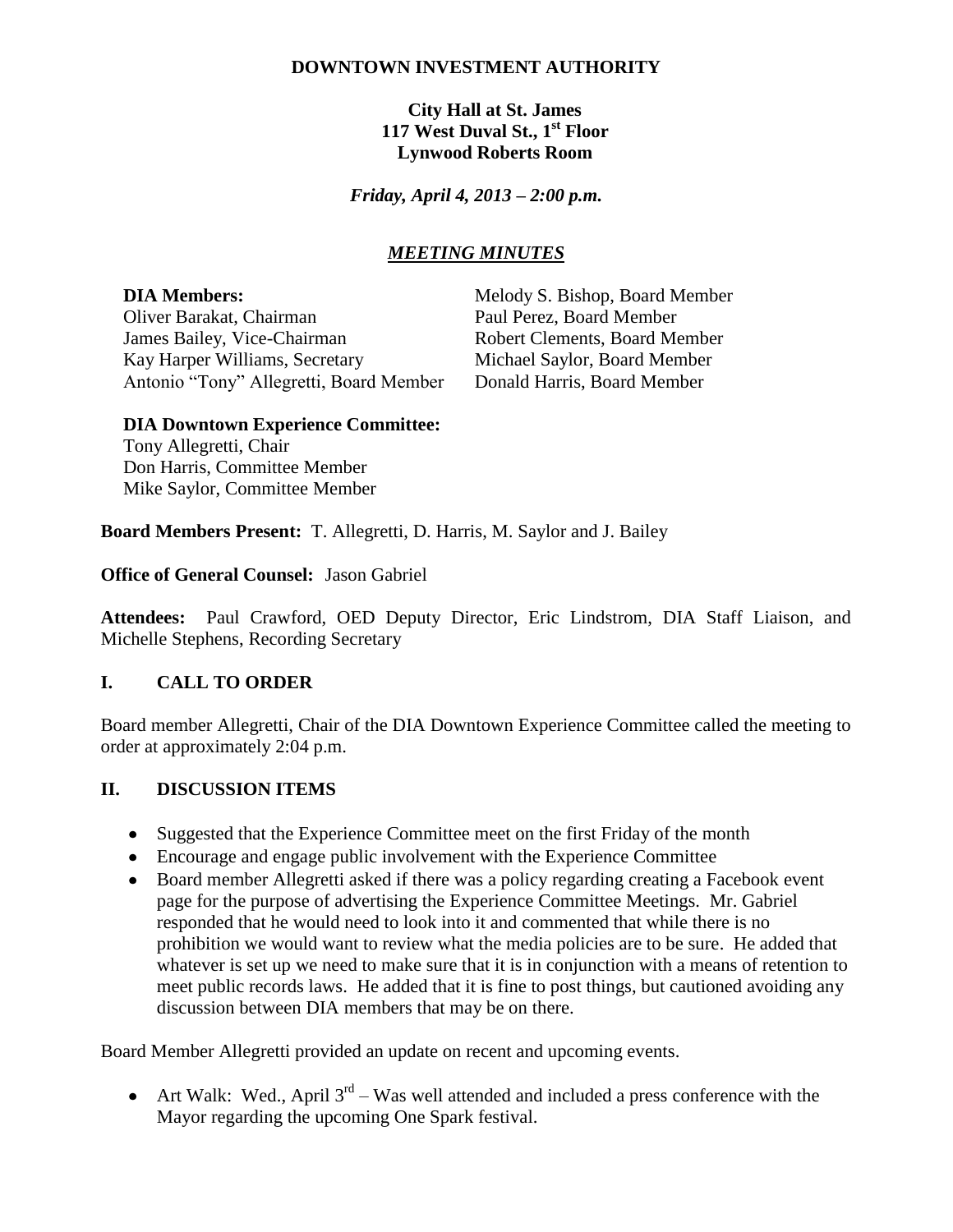DIA Experience Committee April 5, 2013 Page 2 of 3

- Community First Saturdays: Sat., April  $6<sup>th</sup> A JAX$  Chamber initiative held on the first Saturday of the month on the Northbank Riverwalk.
- Grand Tasting Event for Jacksonville Beer Week: Sat., April 6th
- $\bullet$  One Spark: April 17-21, 2013
- Art Walk: Wed., May  $1<sup>st</sup>$  (first Wed. of every month)
- Incorporating activities related to the upcoming Players Championship, May 9-12 to bring the experience downtown.
- TPC Tee Off Downtown event: May  $3<sup>rd</sup>$  at the Shipyards property
- World of Nations
- Jazz Fest After Dark
- JAXHapps, a mobile application and web site offered by the COJ Office of Special Events a resource designed to help people explore and learn more about events and activities offered through the City of Jacksonville.
- DTJAX.org, a mobile friendly site offered by Downtown Vision, Inc.
- Downtown marketing collaborative has a site "digdowntownjax" also has a Facebook change. Recently selected a creative services firm to assist with marketing collaboration.
- Hemming Plaza: Fit Fridays reoccurring event every Friday
- Working with the Revitalize Downtown Committee of the Chamber on a happy hour event every Thursday after work from 5:00 to 6:00 pm. Point is to get people to linger and stay longer downtown, escape from the traffic, and encourage folks to visit other venues downtown, have dinner, etc.
- Second Annual "Go Skate Day" at Hemming Plaza: June 2013, a worldwide skateboarding celebration day.

# **III. PUBLIC COMMENTS**

Katherine Hardwick, Downtown Vision, Inc. Director of Marketing: Provided an overview of the sixth-annual Movies in the Park.

Bruce Foraker: Mentioned that the Charles Adams-class Destroyer as a floating museum could be an ongoing experience downtown. Docking space is needed and six acres of land, suggested the COJ could donate 6 acres of the Shipyards property to the Adams Museum Foundation with the stipulation that if the museum is not successful the land would go back to the city, and suggested that about \$400,000 of the money that became available to the DIA could be used for work needed on the bulk head area.

John Nooney: The dock at the Times Union Center is busted up and not a positive experience for downtown, referenced what he refers to as the "Jim Love Kevin Kuzel Berkman floating dock", Shipyards floating dock, mentioned the Waterways Commission meeting next Wed. and FIND, downtown experience from the waterways, the St. Johns River as an American heritage. When you talk about the downtown experience he hopes that the waterways would be opened up.

Lara Diettrich: Funding TDC grants partnering with organizations.